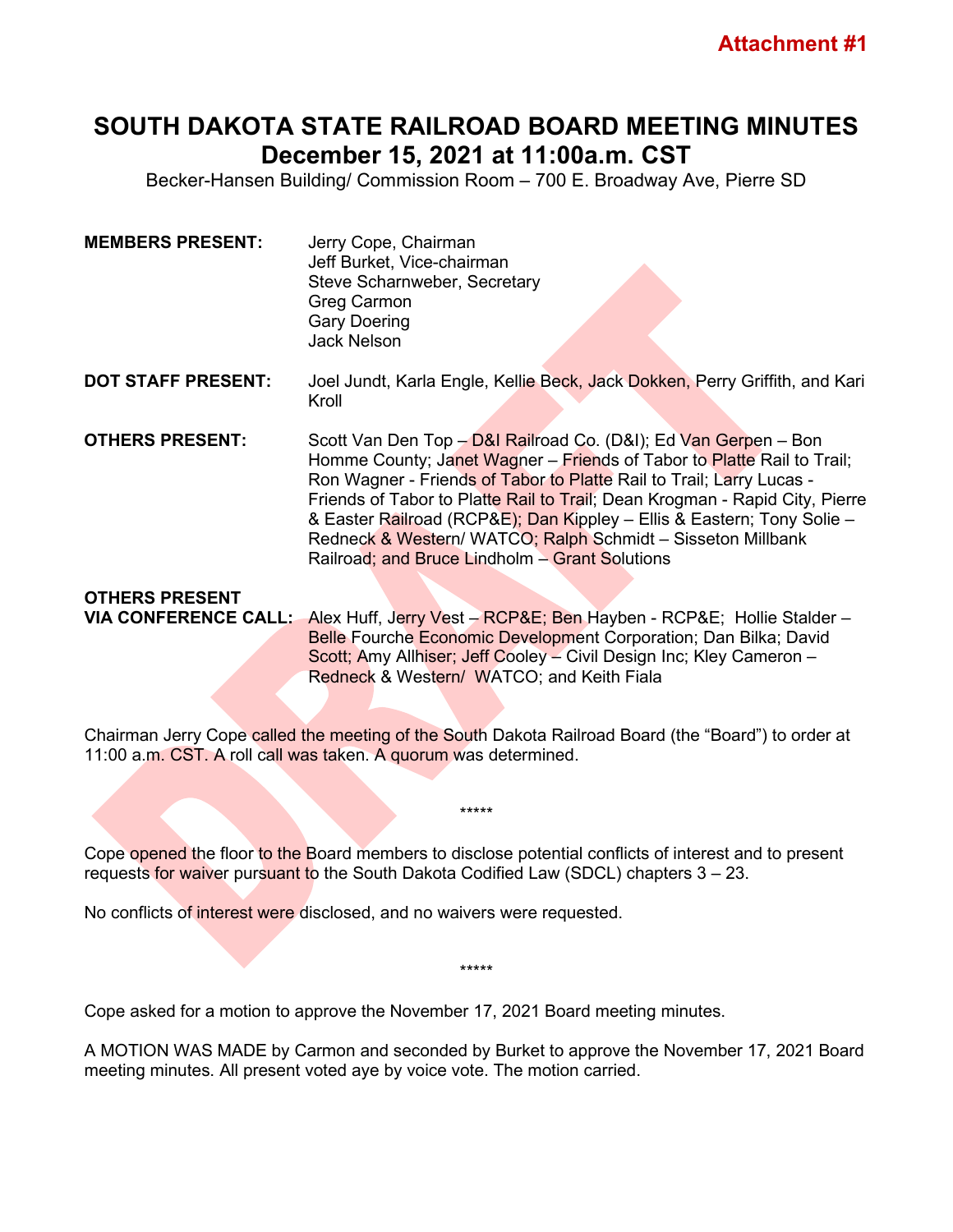Copen opened the floor to public input. The following individuals addressed the Board:

• Ed Van Gerpen of Bon Homme County shared with the Board his opposition to the trail project proposed for the state-owned Napa to Platte rail line. He objects to traffic being routed to county roads with no shoulder and the additional risks that would bring.

\*\*\*\*\*

- Hollie Stalder of the Belle Fourche Economic Development Corporation (BFEDC) shared with the Board that BFEDC would be rescinding its 2021 Special Transportation Circumstances (STC) grant application for funding. BFEDC intends to reapply in the future when/if the funding becomes available again.
- Amy Allhisser shared with the Board her opposition to the trail project proposed for the stateowned Napa to Platte rail line. She raised concerns about liability, changes in the proposals, and impacts on landowners near the trail.
- David Scott of Geddes shared with the Board his opposition to the trail project proposed for the state-owned Napa to Platte rail line. He cited livestock concerns and liability for accidents as reasons for his opposition.

\*\*\*\*\*

Secretary Joel Jundt presented the following items in the Secretary's Report to the Board:

- 1. The United States Department of Transportation (USDOT) awarded RCP&E a Rebuilding America Infrastructure with Sustainability and Equality (RAISE) discretionary grant in the amount of \$22 million. With these federal funds, along with the \$20 million appropriated during the 2021 Legislature and RCP&E's own \$42 million match, RCP&E will be able to do the necessary upgrades to its rail line.
- 2. The Appropriations Bills has still not been passed by Congress in relation to the Bipartisan Infrastructure Law (BIL). A second continuing resolution was passed for funding of FY2021 appropriations through February 18, 2022.

\*\*\*\*\*

Cope asked for a motion for the Board to enter into executive session.

A MOTION WAS MADE by Nelson and seconded by Doering to enter into executive session pursuant to SDCL 1-25-2(3) for the purpose of consulting with legal counsel or reviewing communications from legal counsel about proposed or pending litigation or contractual matters. All present voted aye by voice vote. The motion carried.

\*\*\*\*\*

Executive session began at 11:22 a.m. CST.

Cope called the meeting back into session at 11:56 a.m. CST. A quorum was determined, the same members were present (Cope, Burket, Carmon, Doering, Nelson, and Scharnweber.)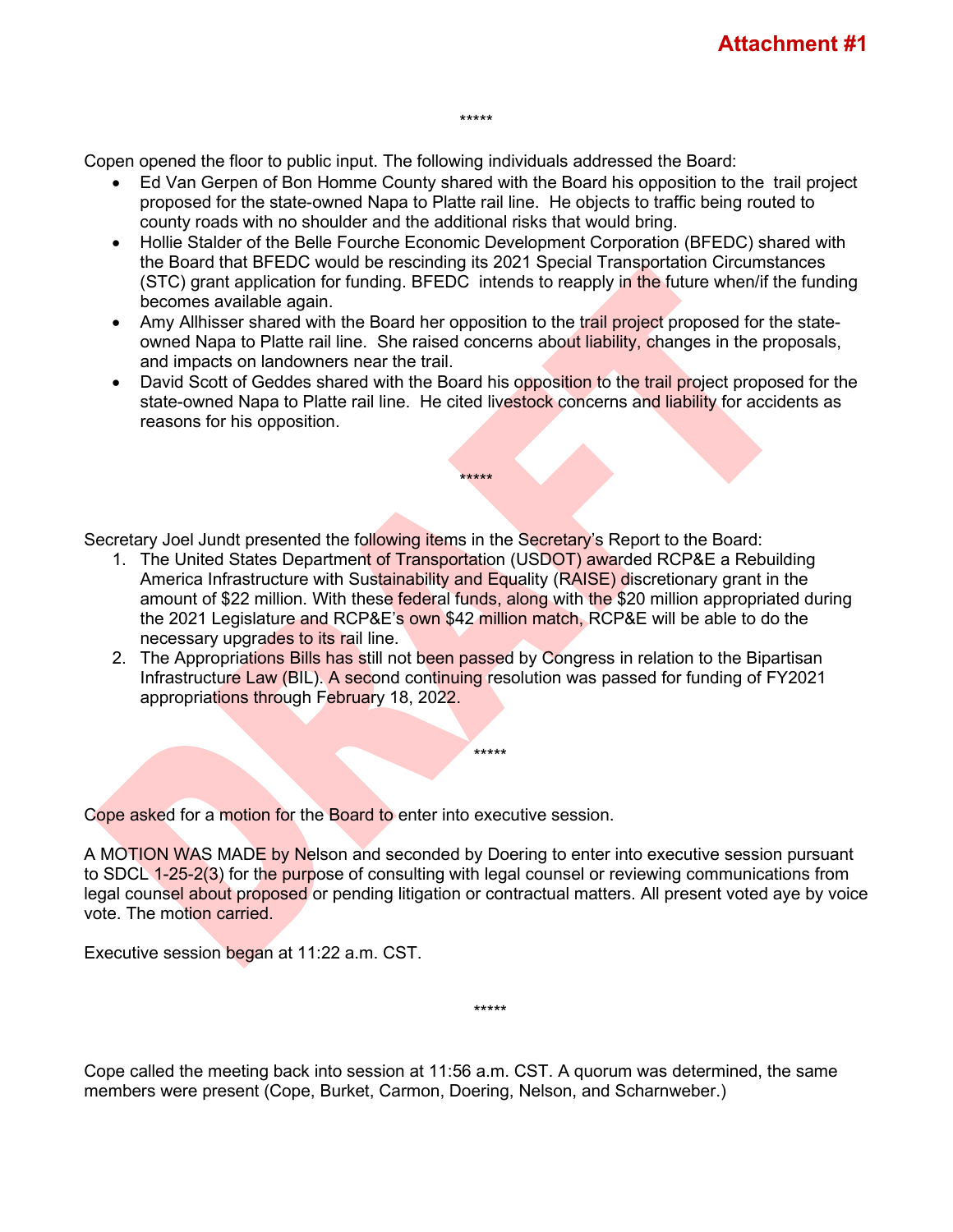The Board addressed each of the following STC grant applications and took action.

1. **Presenter:** Dan Kippley – Ellis & Eastern

**Project:** Construct a 5,121 ft. siding along the Ellis & Eastern from MP 50.94 to 51.91, install 6 rail turnouts on the siding, and a 948-foot siding into a new rail service industrial park located on the west edge of Brandon, SD.

**Updating Funding Request:** \$3,113,700 estimated total project cost, consisting of \$2,490,960 (80%) in federal grant and \$622,740 (20%) Ellis & Eastern match.

A MOTION WAS MADE by Burket and seconded by Scharnweber to deny the STC grant application from Ellis & Eastern/Encore Park. All present voted aye by voice vote. The motion carried.

2. **Presenter:** Ralph Schmidt, Sisseton Millbank Railroad Company/Twin Cities & Western Railroad Company

**Project:** Replace 4 miles of 60 lb. rail with new jointed 115 lb. rail, add 2400 tons of ballast, and surface the track.

**Funding Request:** \$2,161,804.72 estimated total project cost, consisting of \$1,729,443.78 (80%) in federal grant and \$432,360.94 (20%) Sisseton Milbank Railroad match.

A MOTION WAS MADE by Nelson and seconded by Carmon to table the STC grant application from the Sisseton Millbank Railroad Company/Twin Cities & Western Railroad Company. All present voted aye by voice vote. The motion carried.

3. **Presenter:** Tony Solie – Ringneck & Western Railroad Inc./ WATCO **Project: Build-out of new railroad infrastructure in Plankinton located on wholly-owned railroad** property at MP395 that includes a 558' locomotive shop track and two 1,500' transload tracks. Ancillary project work would include a loadout spur, access roadway for transloading, six turnouts, and a maintenance pit.

**Funding Request:** \$2,998,348.39 estimated total project cost, consisting of \$1,799,009.03 (60%) in federal grant and \$1,199,339.36 (40%) WATCO match.

A MOTION WAS MADE by Scharnweber and seconded by Nelson to authorize the Department's Secretary or his designee to execute all documents necessary to submit the STC application for federal funding in the amount of \$1,799,009.03 for the proposed Ringneck & Western Railroad/WATCO project, contingent upon Ringneck & Western Railroad Inc./WATCO contributing \$1,199,339.36 toward the project. All present voted aye by voice vote. The motion carried.

4. **Presenters:** Scott Van Den Top, D&I Railroad Company

**NEW Project:** Replace 5.8 miles of existing 100 lb./ yd jointed rail with 115 lb./ yd ribbon rail located in South Dakota and replace 1.7 miles of existing 100 lb./ yd jointed rail with 115 lb./ yd ribbon rail located in Iowa. DOT staff will work with D&I to separate the South Dakota project from the Iowa project.

**Funding Request:** \$3,997,520 estimated total project cost, consisting of \$3,198,016 (80%) in federal grant and \$799,504 (20%) D&I match.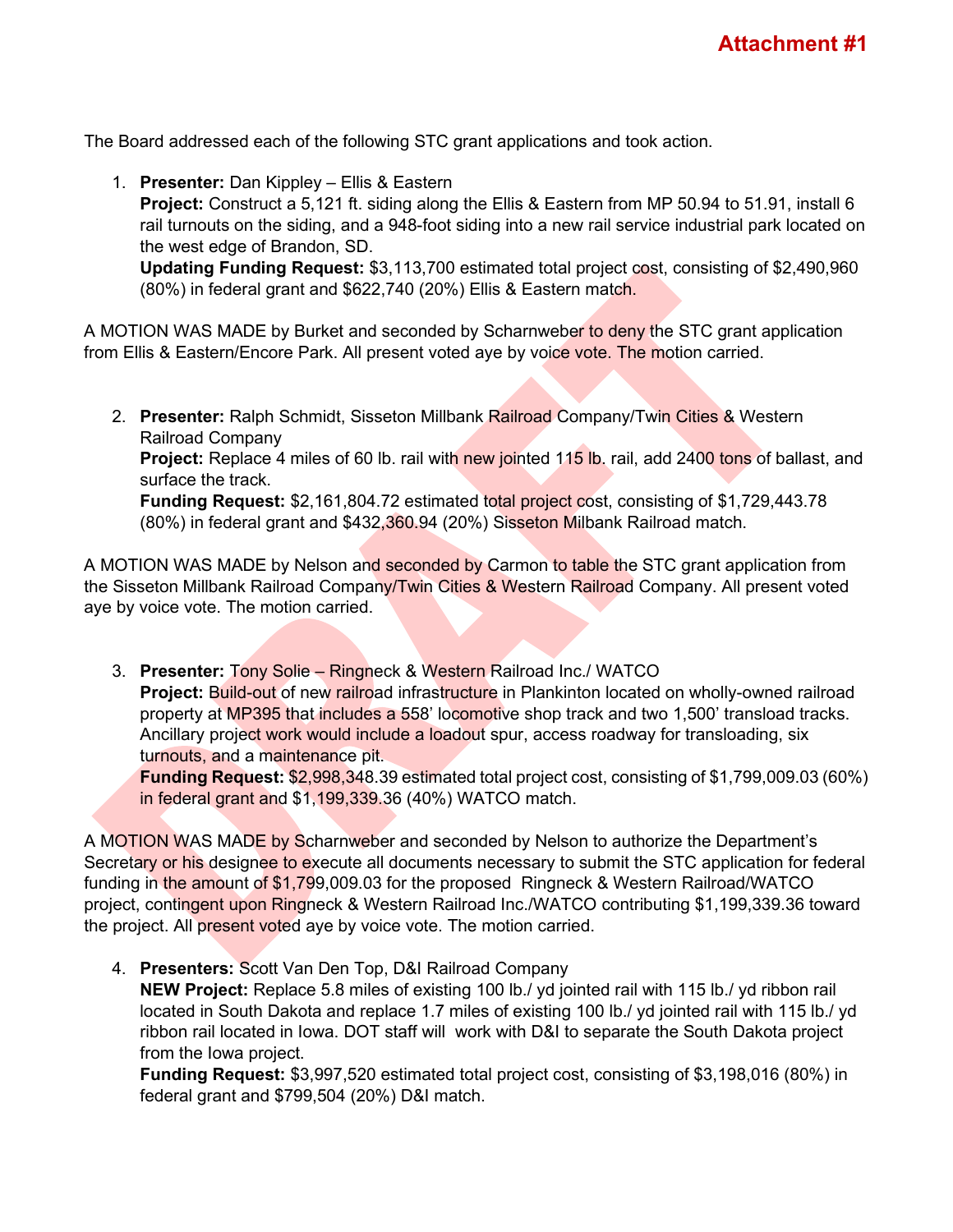A MOTION WAS MADE by Scharnweber and seconded by Burket to authorize the Department's Secretary or his designee to execute the STC grant application and related documents for federal funding in the amount of \$1,100,000 for the South Dakota portion of the proposed project, contingent upon D&I Railroad concurrence and agreement to pay the 20% match. In addition, it is understood that if D&I is in need of additional funding via state railroad loan, that request would need to be approved at a future Board meeting. All present voted aye by voice vote. The motion carried.

5. **Presenter:** Jerry Vest, RCP&E Railroad/Genesee & Wyoming Inc.

**STC Project:** Hydrology and hydraulic studies were completed in 2020 and early 2021 that identified seven culverts and one bridge structure to be high risk based on existing structure size vs. probability of storm frequencies. Addressing these eight locations and reducing the high risk for the railroad infrastructure is the basis for the project.

**STC Funding Request:** \$1 million estimated total project cost, consisting of \$800,000 (80%) in federal grant and \$200,000 (20%) in RCP&E funding match

A MOTION WAS MADE by Doering and seconded by Carmon to authorize the Department's Secretary or his designee to execute the STC grant application and related documents for federal funding in the amount of \$800,000 for the proposed RCP&E project, contingent upon RCP&E contributing \$200,000. All present voted aye by voice vote. The motion carried

\*\*\*\*\*

Ron Wagner of Friends of Tabor to Platte Rail to Trail addressed the Board to inform the Board the trails group will not pursue a demonstration trail at this time. The group plans to seek a grant to help cover the expenses of a feasibility study of the proposed trail. The study will address the concerns of individuals who oppose the trail. Larry Lucas addressed the Board about some liability concerns and rules of the road. Wagner responded that the Friends of Tabor to Platte Rail to Trail group is willing to cooperate with the Board in the future and will address any questions and concerns of the Board.

Karla Engle, Office of Legal Counsel, presented for Board consideration the following requests regarding the pedestrian walkway located on state-owned railroad right of way in and around Lake Andes:

1. Ratify the original construction of the pedestrian walkway and the DOT's agreement providing for maintenance of the walkway by the City of Lake Andes and the Yankton Sioux Tribe;

\*\*\*\*\*

- 2. Authorize the Secretary to execute an agreement between DOT and the South Dakota Railroad Authority that allows DOT to reconstruct and continue to maintain the walkway; and
- 3. Authorize the Secretary to execute new agreements delegating DOT's maintenance responsibilities for the walkway to one or more third parties whom DOT deems capable of meeting these responsibilities.

A MOTION WAS MADE by Burket and seconded by Carmon to:(1) ratify the original construction of the pedestrian walkway and the Department's agreement providing for maintenance of the walkway by the